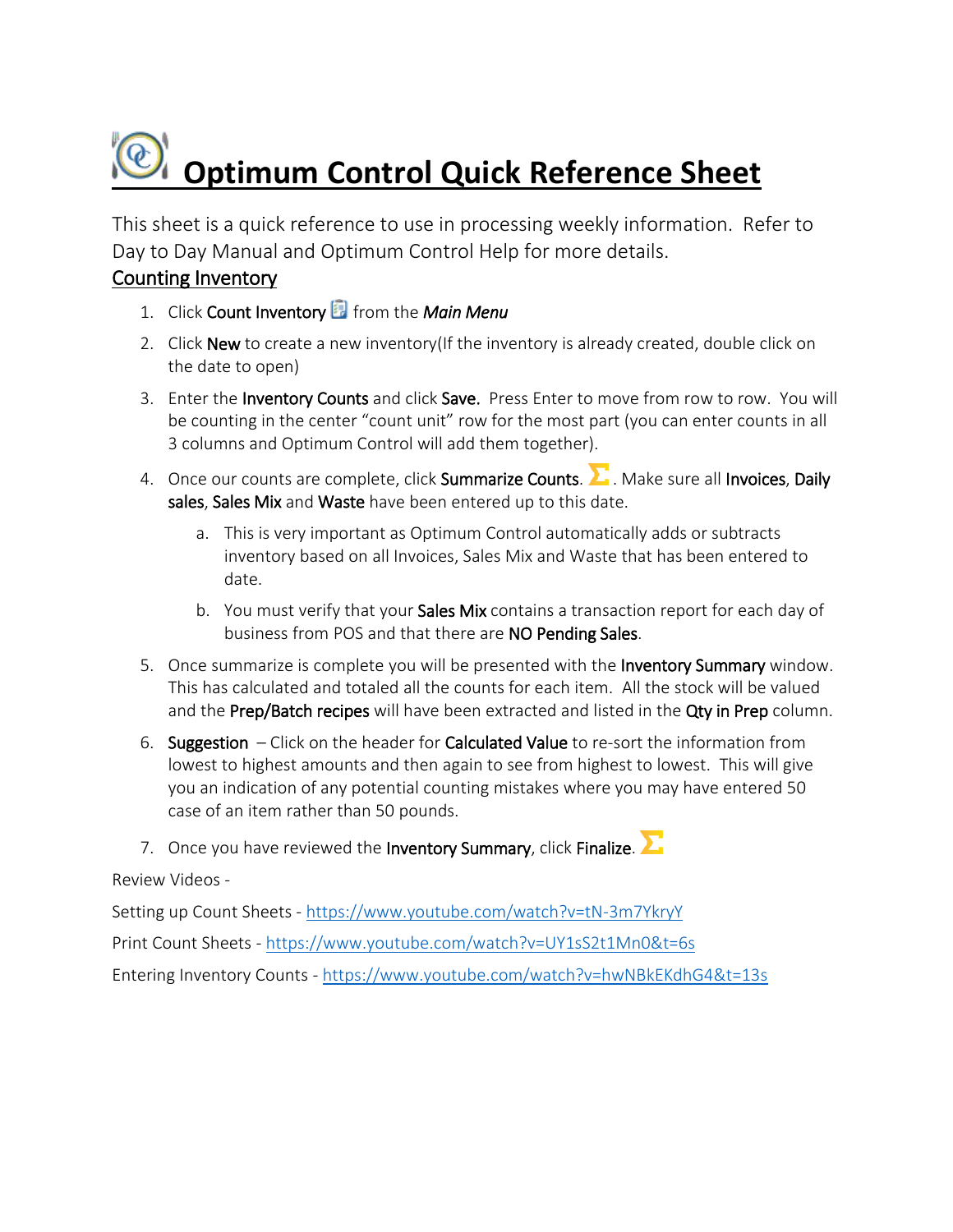#### Adjusting Inventory

You may need to adjust your inventory counts

- 1. Click Inventory and open the desired inventory by double clicking on the date of the inventory.
- 2. Click Adjust Countsheet
- 3. Make any adjustments as necessary to your counts.
- 4. Click Resummarize

## Enter Invoices

- 1. Click Invoices from the *Main Menu Button Bar*
- 2. Click New
- 3. Enter in the Supplier, Invoice # and Invoice Total.
- 4. Choose the items on the invoice from the list on the left
- 5. Enter the Qty of each item purchased
- 6. Enter the total value purchased (Optimum will calculate unit cost)
- 7. Enter any Expenses (non-inventory purchases)
- 8. Enter taxes if applicable
- 9. Click Save

### Import Supplier invoices from digital file (EDI)

- 1. On the Main Menu click Invoices. Click Invoice Import.
- 2. Select the Supplier from the drop-down list. Once a supplier is selected it will display all invoices that have been downloaded but has NOT been imported.
- 3. Click Get Invoices,  $\overline{\mathbf{S}^2}$  this will download any new invoices that are available from the supplier.
- 4. Correct any issues as listed (consult manual/help file). Mostly you will be required to add a new case size.
- 5. Select the Import? Checkbox to have the invoice processed to database
- 6. Click Process
- 7. Review Price changes and confirm.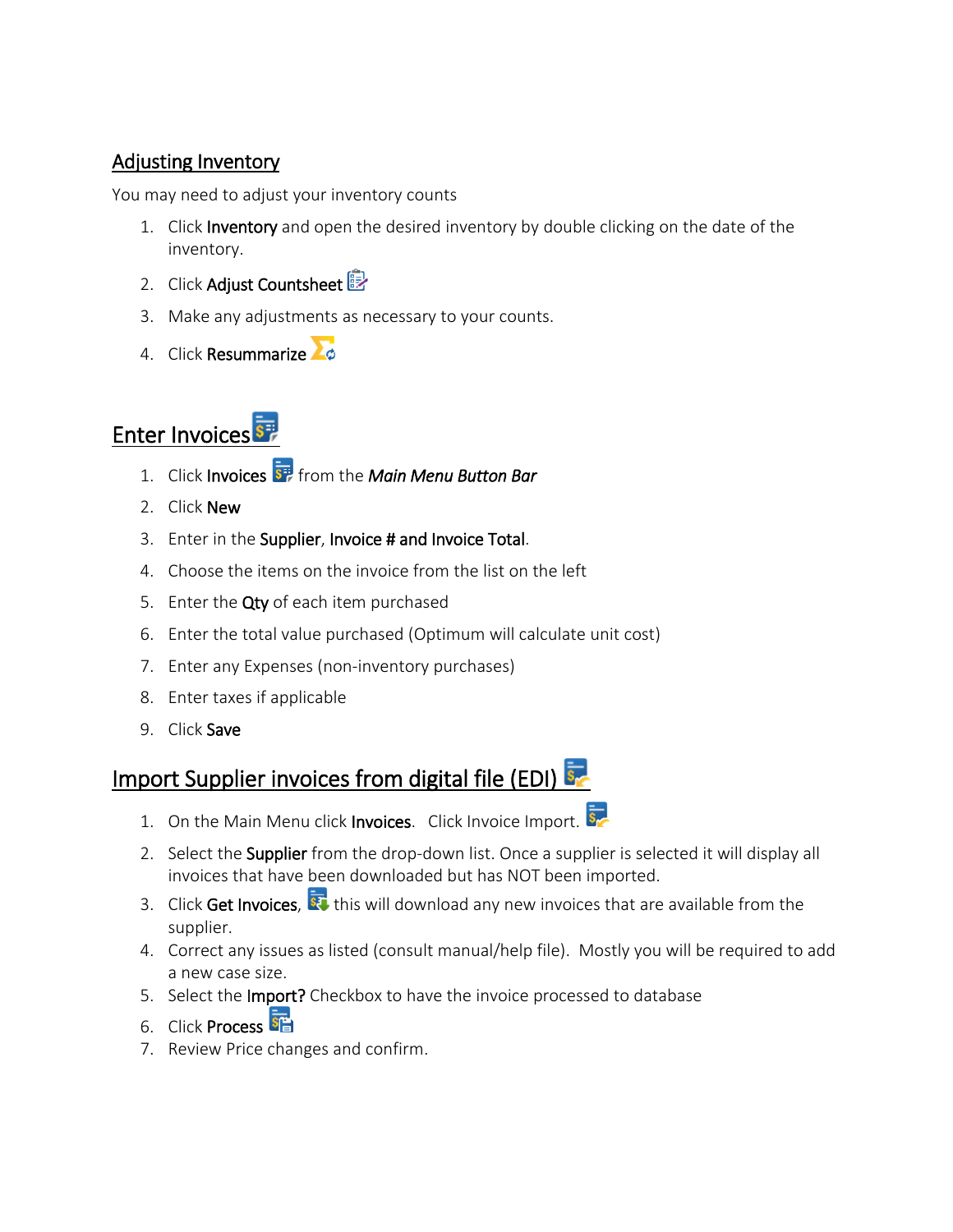## Enter Waste

- 1. Click Waste from *Main Menu Toolbar*
- 2. Click New
- 3. Select Waste Date (for a group of days choose the latest day)
- 4. **Enter** Items, preps or products
- 5. Click Save

Video – How to Enter Waste - <https://www.youtube.com/watch?v=s970vS-Rt4M>

## View Sales Mix

- 1. Select Sales from the *Main Menu* to view the imported sales.
- 2. Double click any date to view sales for that day
- 3. The sales mix calendar will appear. Always double check Sales Mix and Pending Sales before you summarize inventory. Make sure you have a Sales Mix for each day of business.
- 4. Review any Pending Sales (match any description mismatches or ignore non-relative products)

### Pending Sales

- 1. Click Sales **Choose Pending Sales**
- 2. The Pending Sales screen will display and pending sales will be displayed by date.
- 3. Highlight a date(s) and click Open. (You can multi select here using SHIFT key and mouse click)

| Icon | <b>Details</b>                                                                                                                                                                                                                            |
|------|-------------------------------------------------------------------------------------------------------------------------------------------------------------------------------------------------------------------------------------------|
|      | These are items that have been processed<br>and are correct.                                                                                                                                                                              |
|      | These are Unlinked items, click this icon to<br>link the item to a product $\mathbf Q$ that has no<br>link or create a new product or ignore                                                                                              |
|      | This icon means the POS description in<br>Optimum Control does not match the<br>description coming from the POS System,<br>click to either Ignore $\bigcirc$ the item, Switch<br>the description $\phi$ or unlink this item $\bm{\times}$ |
|      | This product is ignored. Click and choose<br>to unignore.                                                                                                                                                                                 |